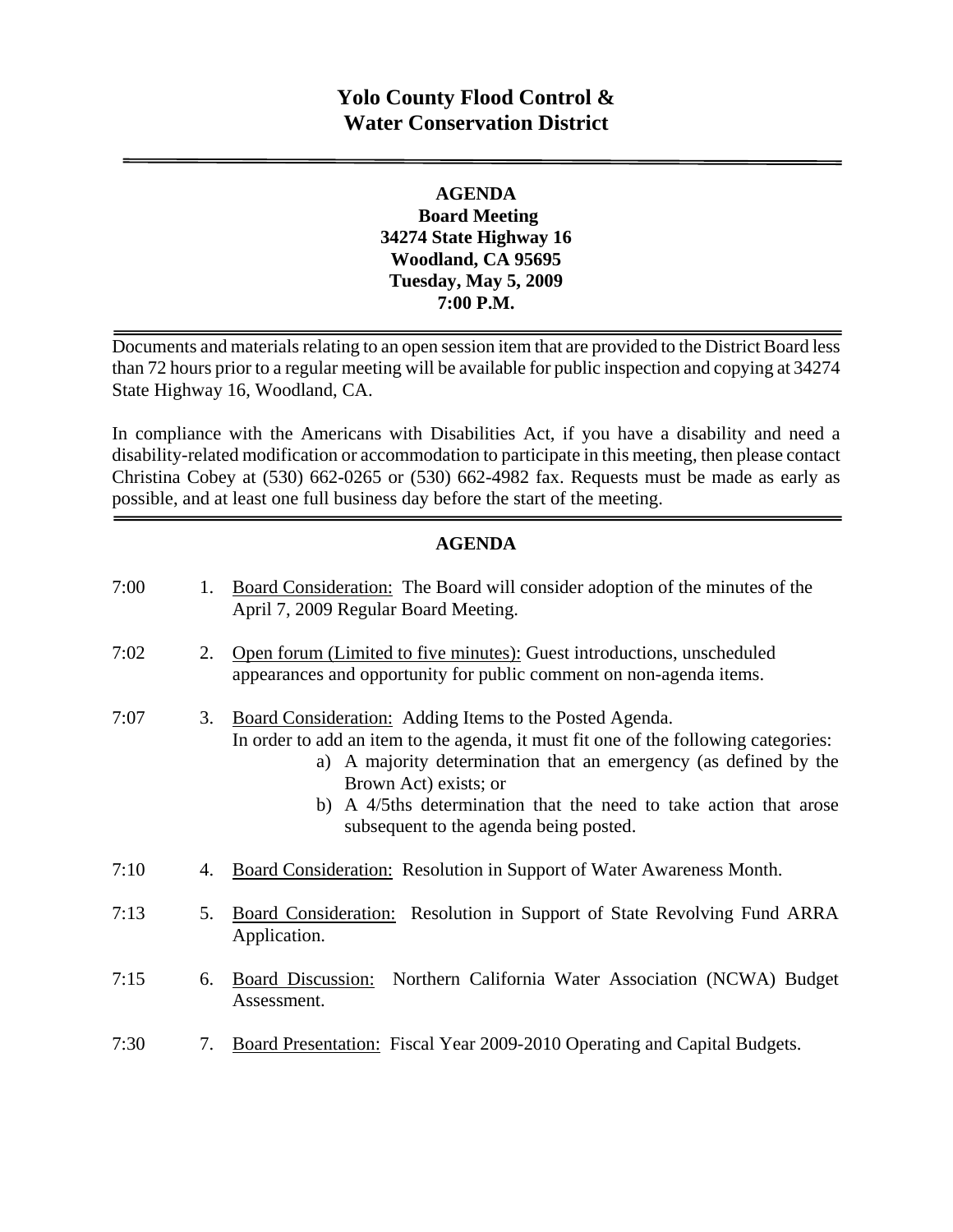| 7:40 | 8. | <b>Board Presentation: 2009 Water Delivery Operations and Ongoing Maintenance</b><br>Program Update.                                                                                                                                                                      |
|------|----|---------------------------------------------------------------------------------------------------------------------------------------------------------------------------------------------------------------------------------------------------------------------------|
| 8:00 | 9. | <b>Board Presentation: Capay Dam Stabilization Project Update.</b>                                                                                                                                                                                                        |
| 8:20 |    | 10. Directors' Reports: Each member of the Board will have the opportunity to report<br>on meetings and conferences attended during the prior month on behalf of the<br>District.                                                                                         |
| 8:25 |    | 11. Attorney's Report: The District's attorney will report on the following:<br>a) Current legal and legislative activities.                                                                                                                                              |
| 8:40 |    | 12. General Manager's Report: The Board will receive a report from the General<br>Manager or designated representatives regarding current general activities and<br>projects of the District.<br>a) General Activities<br>b) Operations, Maintenance and Water Conditions |
| 8:55 |    | 13. General Discussion: Opportunity for Board members to ask questions for<br>clarification, provide information to staff, request staff to report back on a<br>matter, or direct staff to place a matter on a subsequent agenda.                                         |
| 8:58 |    | 14. Board Consideration: The Board will consider the approval and the payments of<br>bills.                                                                                                                                                                               |

9:00 15. Adjourn

The public may address the Board concerning an agenda item either before or during the Board's consideration of that agenda item. Public comment on items within the Board's jurisdiction is welcome, subject to reasonable time limits for each speaker. Upon request, agenda items may be moved up to accommodate those in attendance wishing to address that item. Times listed for consideration of agenda items are approximate only. The Board may consider any agenda item at any time during the Board meeting.

I declare that the foregoing agenda was posted at the office of the Yolo County Flood Control and Water Conservation District, 34274 State Highway 16, Woodland, CA on May 1, 2009.

By: \_\_\_\_\_\_\_\_\_\_\_\_\_\_\_\_\_\_\_\_\_\_\_\_\_\_\_\_\_\_\_\_\_\_\_\_\_

Christina Cobey, Administrative Assistant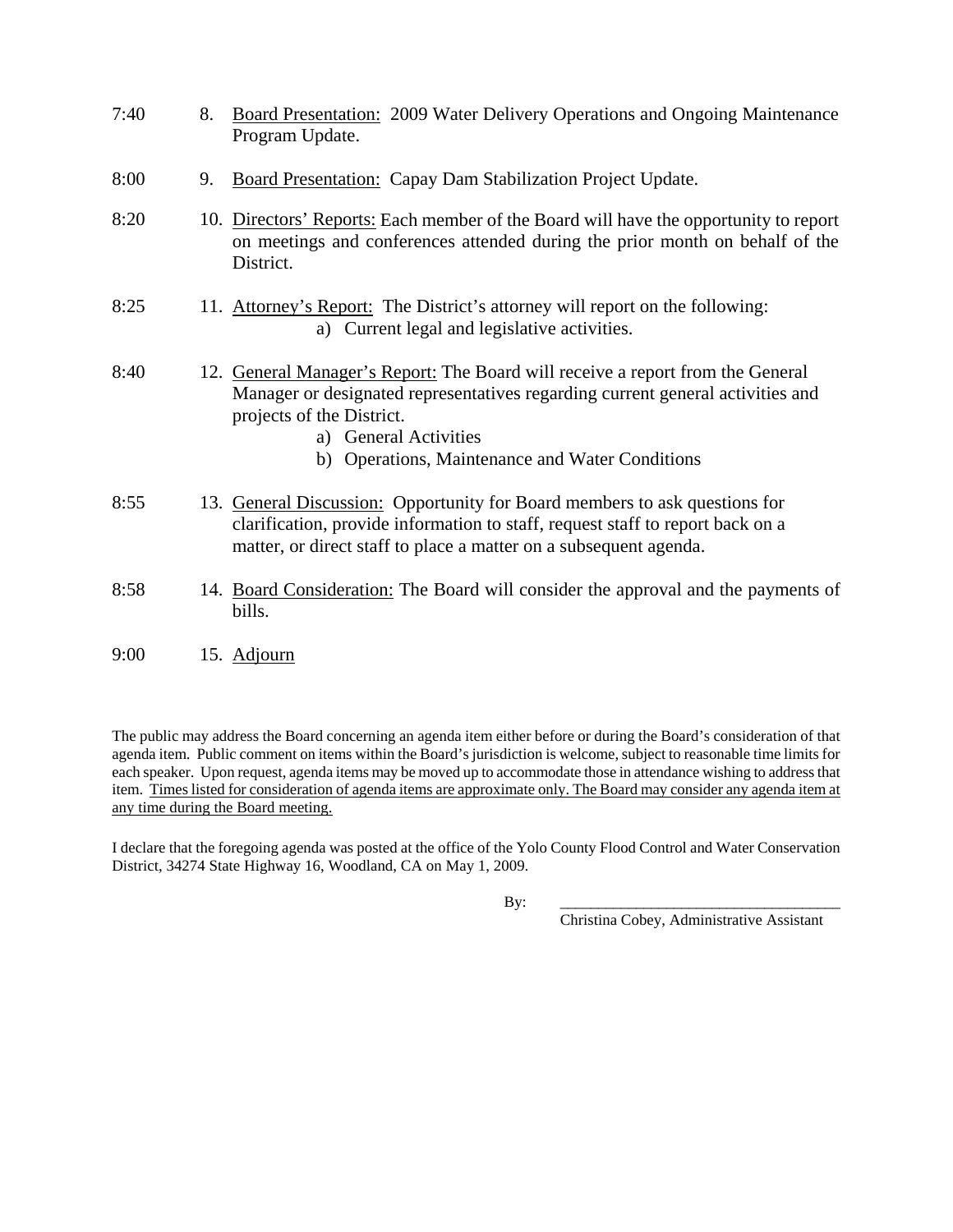

**FLOOD CONTROL & WATER CONSERVATION DISTRICT** 

**BOARD MEETING MINUTES Tuesday, May 5, 2009, 7:00 PM**

**YCFCWCD Offices 34274 State Highway 16 Woodland, CA 95695** 

The regular meeting of the Board of Directors of the Yolo County Flood Control and Water Conservation District (District) was held at 7:00 p.m. on May 5, 2009, at its regular place of business, 34274 State Highway 16, Woodland, California. Chair Tadlock convened the meeting. In attendance were:

District Board Ron Tadlock, Chair Ann Brice, Vice Chair Jim Mayer, Director Bruce Rominger, Director Erik Vink, Director

District Staff, Consultants, Presenters Tim O'Halloran, General Manager Christy Barton, Assistant General Manager Sal Espinoza, Operations Supervisor Mike Horgan, District Engineer Margaret Kralovec, Writer/Editor Stefan Lorenzato, Environmental Resources Associate Jen Reed, Project Manager Max Stevenson, Water Resources Associate Paul Bartkiewicz, Legal Counsel Fran Borcalli, floodSAFE Yolo Program Manager Donn Zea, Northern California Water Association President

Members of the Public Dave Pratt Don Rominger Bob Schneider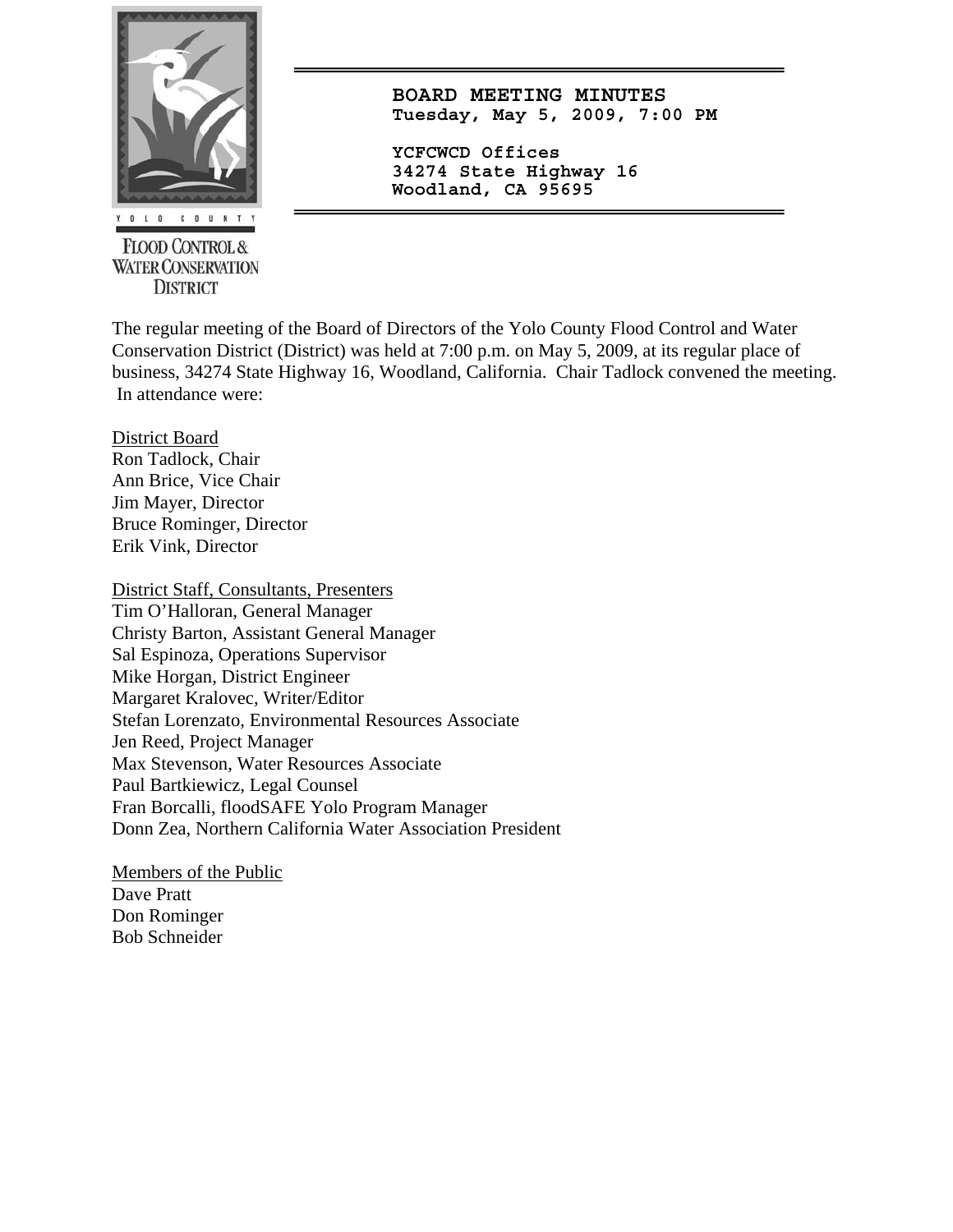#### **1. BOARD CONSIDERATION: Approval of Minutes**

**9.13 M/S/C** approved minutes for the April 7, 2009, Regular Board Meeting as submitted.

#### **2. OPEN FORUM**

None

#### **3. BOARD CONSIDERATION: Adding Items to the Posted Agenda** None.

#### **4. BOARD CONSIDERATION: Resolution in Support of Water Awareness Month**

Assistant General Manager Barton and Chair Tadlock introduced the resolution before the Board in support of public water education and Water Awareness Month.

Director Brice reminded the Board that each year, the District and the Water Resources Association of Yolo County (WRA) coordinate a county-wide Water Awareness Month Poster Contest during the month of May. May is designated by the State of California as Water Awareness Month. This contest not only helps promote public understanding of water issues, but is a pleasurable, favorite activity for all involved, including the County Board of Supervisors, which honors the participants and awards the prizes.

**09.03 M/S/C** Resolution No. 09.03 supporting the education of citizens on California's complex water issues for Water Awareness Month and throughout the year. 5 Aye, 0 Nay, 0 Absent.

#### **5. BOARD CONSIDERATION: Resolution in Support of State Revolving Fund ARRA Application**

Water Resources Associate Stevenson briefly described funding opportunities for the District under the American Recovery and Reinvestment Act (ARRA), and the compressed application process created by the urgency of distributing stimulus monies. Stevenson informed the Board that the District is requesting Board approval to seek \$9,980,487 in ARRA funding for construction projects of groundwater wells and canal structures, floodplain planning, and water quality protection projects. Requested federal funds are to be channeled through the California State Revolving Fund, and structured as project reimbursement loans that are to be forgiven. Stevenson noted that because proposal submissions are to be only general at this point in order to speed up the review and approval process, the details of the District's proposal have yet to be worked out. The District is proposing that it would be the fiscal agent and lead agency among project partners that include UC Davis, Yolo County Resource Conservation District, Hydrofocus Inc., and Bachand and Associates.

The Board briefly discussed project lists, potential for Capay Dam restoration project funding, and other opportunities presented by the ARRA. Northern California Water Association (NCWA) Executive Director Zea explained that ARRA funding does not permit payment for lobbyists, so while NCWA is following rapidly unfolding stimulus money opportunities, it cannot be directly involved. Stevenson and General Manager O'Halloran indicated the District was following the ARRA situation and would be considering all options that might be appropriate for District projects.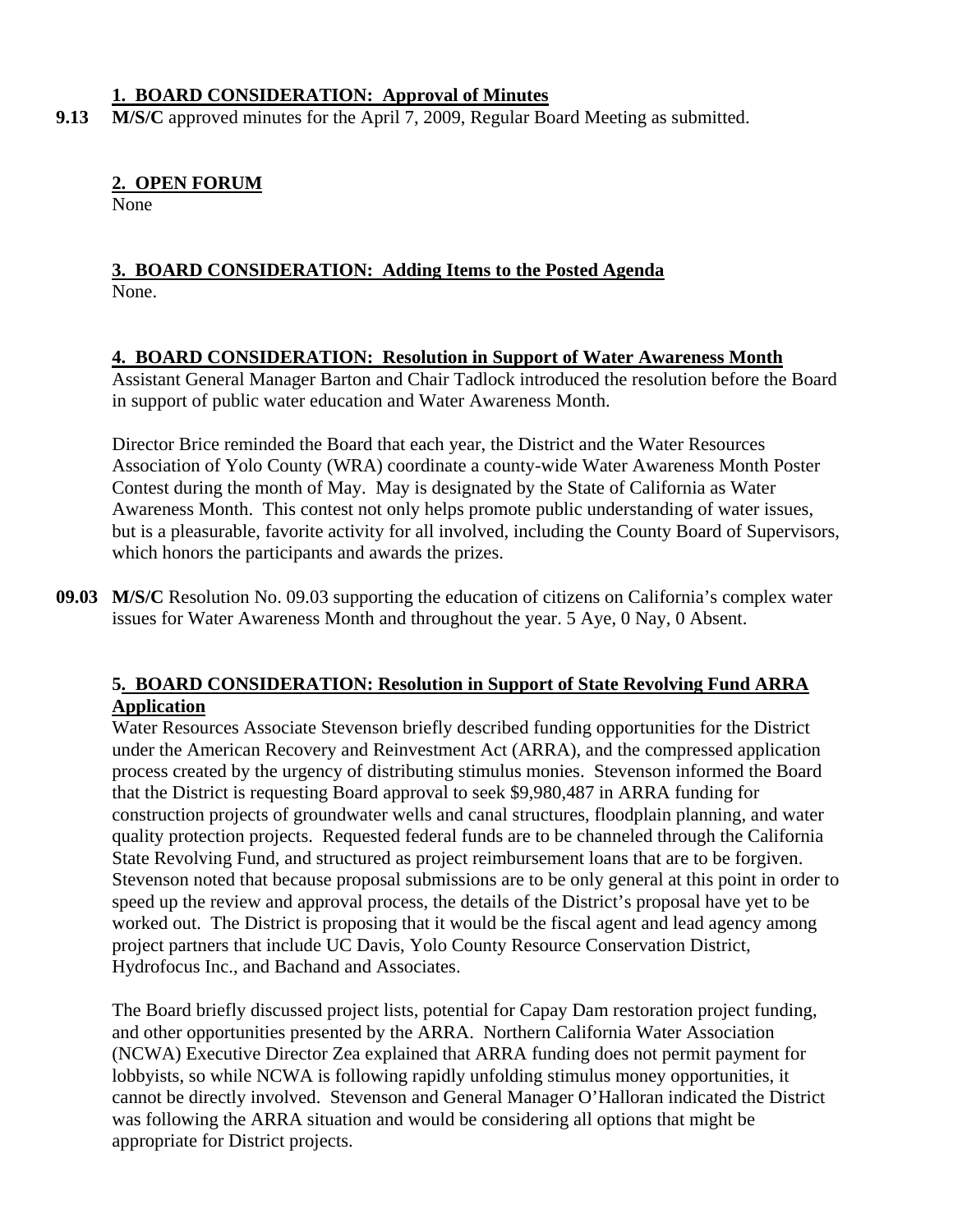**09.04 M/S/C** Resolution No. 09.04 authorizing application for state revolving fund dispersal of American Recovery and Reinvestment Act Funds. 5 Aye, 0 Nay, 0 Absent.

#### **6. BOARD DISCUSSION: Northern California Water Association (NCWA) Budget Assessment**

In preparation for a Board vote on continuing NCWA membership with a large increase in annual dues, NCWA President Donn Zea gave a presentation on the NCWA's work, priorities, and challenges. Zea reported that NCWA has worked to represent upstream water rights holders as key water initiatives and legislation arise, primary of which has been the Delta Vision plan, but also including pressing legislative activity on a variety of water issues. Zea stated that it is NCWA's intent to represent its members at all meetings, but because of the high level of activity, it has been impossible to provide adequate staff representation at all meetings. NCWA also faces revenue challenges, having lost one of its largest contributing members, and having drawn down reserves to cover expenses rather than by raising dues. Under his new leadership of the organization, Zea hopes to continue NCWA's work with efficiency and effectiveness, with the financial sustainability provided by membership contribution increases. Zea asked the Board for its support for increased membership costs during the coming year. He was hopeful that all NCWA member agencies would accept the new dues structure, but had no other commitments at the time of his presentation. NCWA is proposing to charge membership dues that reflect \$1.50 per irrigated acre, which for the District, would be \$73,768 from April 1, 2009 (retroactively) to December 31, 2009, an increase of \$14,643.

Directors discussed the urgency of issues and the financial constraints on the District in light of the upcoming limited delivery season. Chair Tadlock noted the unique differences between landowners of Yolo County and other upstream water rights holders because of the lack of direct water connection between Cache Creek and the Sacramento River. Legal Counsel Bartkiewicz noted that he could think of no year when the work of NCWA would make more of a difference. Board members were not enthusiastic about increasing membership expenses, but several expressed a need to support the organization at least for this one year, and make a decision about continued support as part of the budget process. At Chair Tadlock's request, the Board deferred a decision on continuing NCWA membership until later in the meeting.

#### **7. BOARD PRESENTATION: Fiscal Year 2009/10 Operating and Capital Budgets**

General Manager O'Halloran reminded the Board that its fiscal year runs from May 1 through April 30 each year. He indicated he will present a detailed budget to the Board in June, but he reviewed the larger financial picture the budget will address. This is summarized in the table below.

| \$4.6m |
|--------|
| \$2.0m |
| \$2.6m |
|        |
| \$6.3m |
| \$2.6m |
| \$3.7m |
|        |

The final budget presentation will address the Capay Dam Stabilization Project, depreciation, Certificates of Participation, future modifications to the rate structure, and tiered priorities.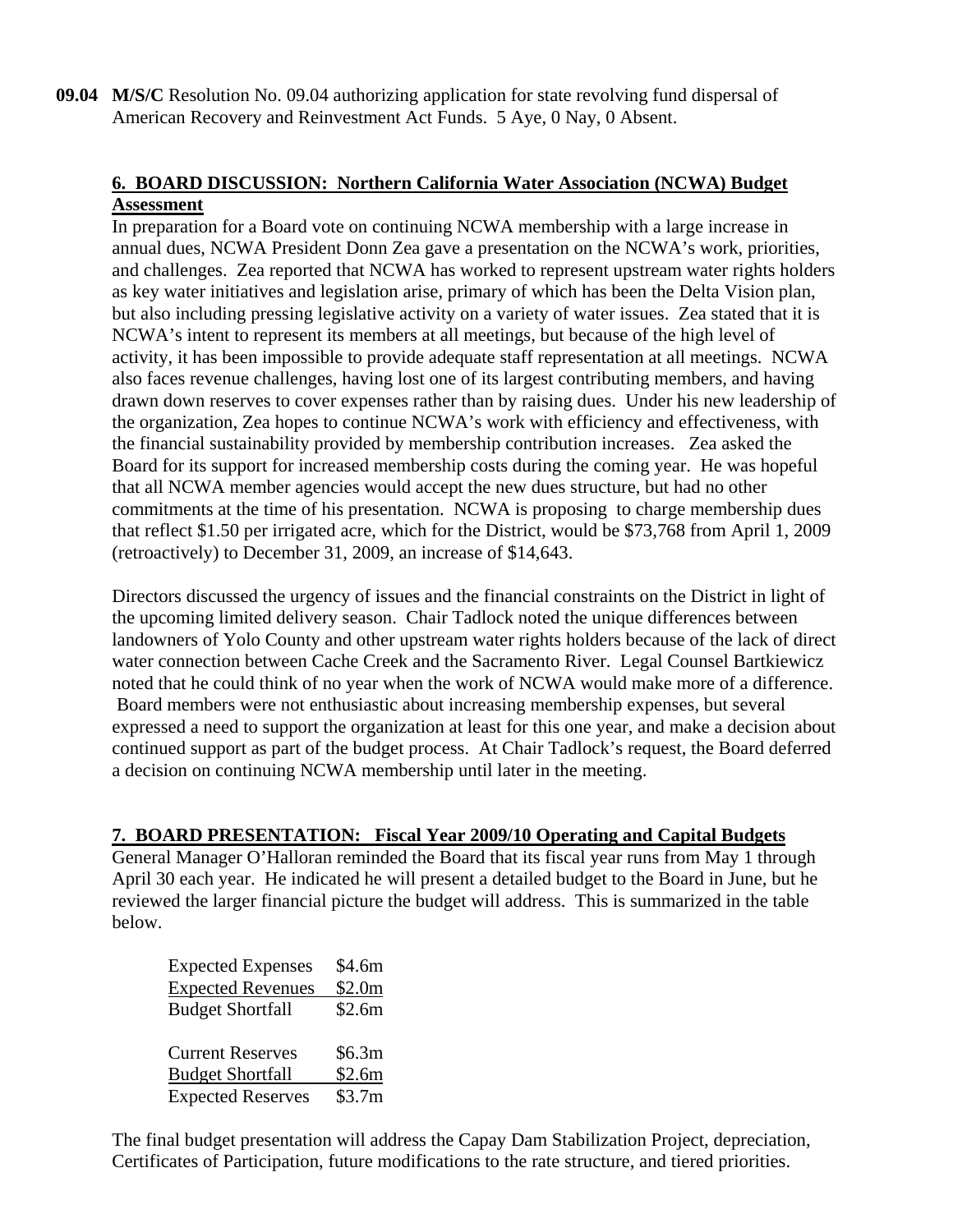O'Halloran noted that the District expected to retain and to fully utilize all staff during the coming year, but low revenues again next year would necessitate a restructuring of the agency, including layoffs. O'Halloran reminded the Board that while the upcoming budget will include a large drop in reserves that might take a number of years to recover, the current drought situation and its resulting financial shortfall were precisely the reasons for having a large reserve in the first place. Director Mayer added that the District's reserve amount, which is 1.5 times its operating budget, is in fact a reflection of a strong financial position vis-à-vis reserves held by other public agencies.

#### **8. BOARD PRESENTATION: 2009 Water Delivery Operations and Ongoing Maintenance Program Update**

General Manager O'Halloran announced that stored water releases will begin on or around May 26, but that the District is currently selling less than 10 cfs of creek water, maximizing sales by delivering it at the head of the system in the Winters Canal. O'Halloran will send out a letter to District water users and landowners indicating a start date approximately May 26.

Operations Supervisor Espinoza described activities of his maintenance crews, which include preparing for the upcoming short season by maintaining canals and spraying. He also presented a report on the progress his construction crews are making on small capital improvement projects that address erosion repairs, check structure repairs, headgate replacements, bridge refurbishments, etc.

O'Halloran and Espinoza both expressed to the Board their appreciation for the hard work and excellent progress of Operations staff.

### **9. BOARD PRESENTATION: Capay Dam Stabilization Project Update**

District Engineer Horgan provided the Board with a brief update on the Capay Dam Stabilization Project. After reviewing the basic project objectives, Horgan indicated that the property line boundary survey was complete, and that Stantec was currently assessing availability of local materials. He expects construction to begin this fall with a construction window of 4-6 weeks. Director Vink inquired whether a start date of October 1 would give enough time to complete the project before the rainy season would begin.

Environmental Resources Associate Lorenzato reported that ESA Associates were developing project permit documents, and expected a final draft later that week. There would be a three-day period for public review and comment. From an environmental standpoint, the CEQA process involved fairly simple mitigations. ESA has completed one species survey and found none with special status at the site, however they must repeat the survey in a different season to be sure that construction will not jeopardize any protected species. Two species of note include the mountain plover (whose habitat protection season will not coincide with construction work) and the tiger salamander, whose known locations are far from the construction site. The District is still considering participating in the Safe Harbor project for Valley Elderberry. For the Giant **Garter**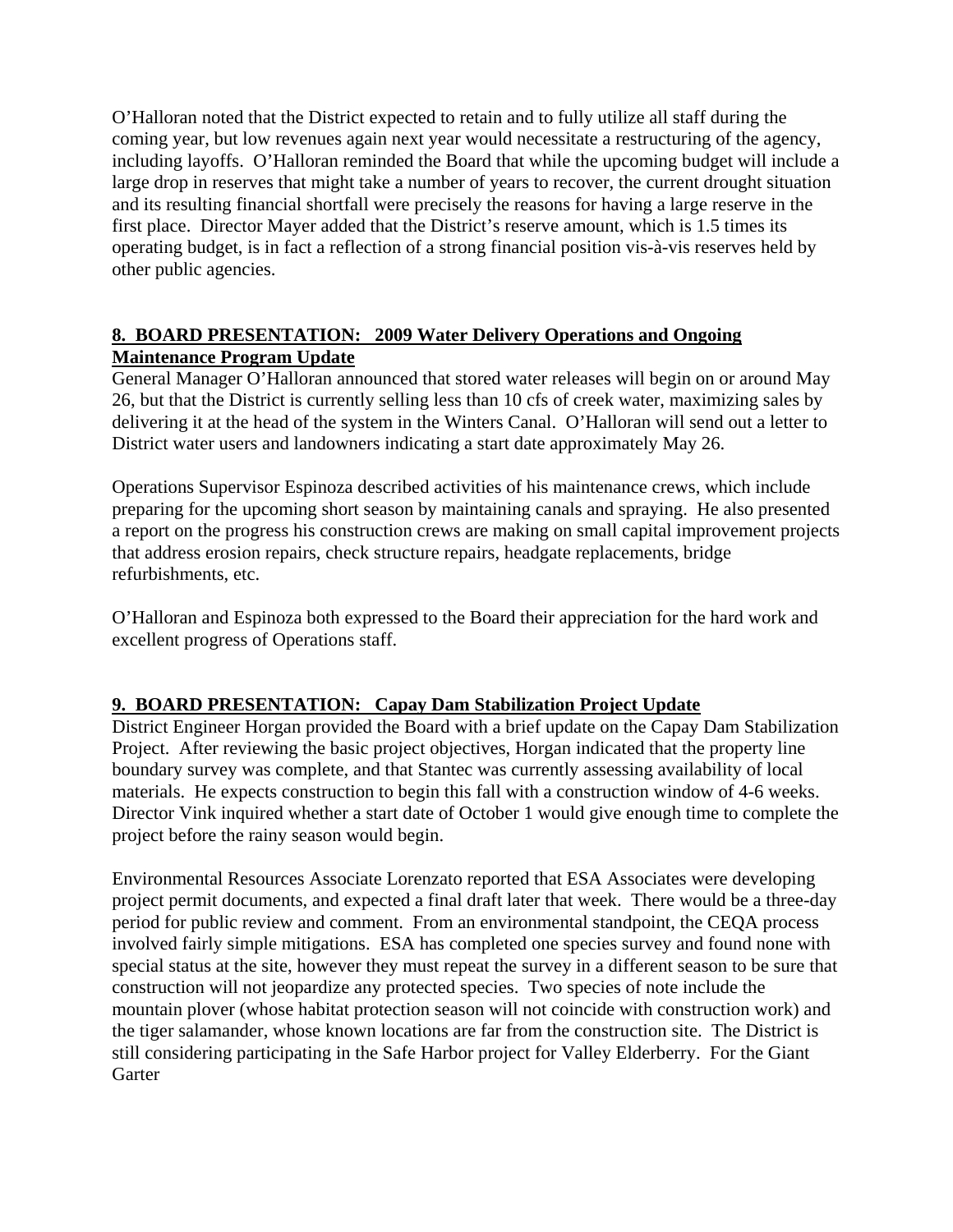Snake, there will be site inspections immediately before construction and probable placement of snake fences during construction. Garter snake hibernation begins around October 1, so the species is not likely to be placed at risk by this project.

#### **10. DIRECTORS' REPORTS**

Director Mayer reported on the Yolo Governance Water Committee. He described a proposal being developed by the committee to convert the WRA into a Joint Powers Authority.

Chair Tadlock requested Board consideration of NCWA continued membership including dues increase. He expressed his feeling that it would be in the District's best interest to continue with NCWA at this time. Director Rominger agreed that it would be worthwhile to continue the relationship this year.

**9.14** M/S/C motion to support NCWA membership and dues increase April 1 to December 31, 2009.

 Director Tadlock complimented Director Brice and Robin Kulakow, who recently published an excellent article on Yolo Bypass.

#### **ATTORNEY'S REPORT**

Legal Counsel Bartkiewicz reported on the Governance Workshop considering S.B. 12 legislation. Bay Area environmental groups are pushing for fees on water use within the entire watershed. Director Mayer requested that Bartkiewicz distribute the draft of the administrative plan which is due out in the coming days.

#### **12. GENERAL MANAGER'S REPORT**

a. General Activities

O'Halloran thanked the Board for making it possible for him to participate in the Cap-to-Cap trip to Washington, D.C. He used the trip to make connections with other Sacramento participants who may serve as potential partners or resources, particularly on the subject of stimulus funds.

O'Halloran announced that primarily for budget reasons, he has decided to defer the May stewardship award. He is considering options, such as combining the event with the District Fall Harvest Barbecue or turning the award program over to the WRA because of its regional scope.

b. Operations, Maintenance, and Water Conditions None beyond topics already discussed and May 5, 2009, Water Conditions Report handout.

#### **13. GENERAL DISCUSSION**

None.

### **14. BOARD CONSIDERATION: Payment of Bills**